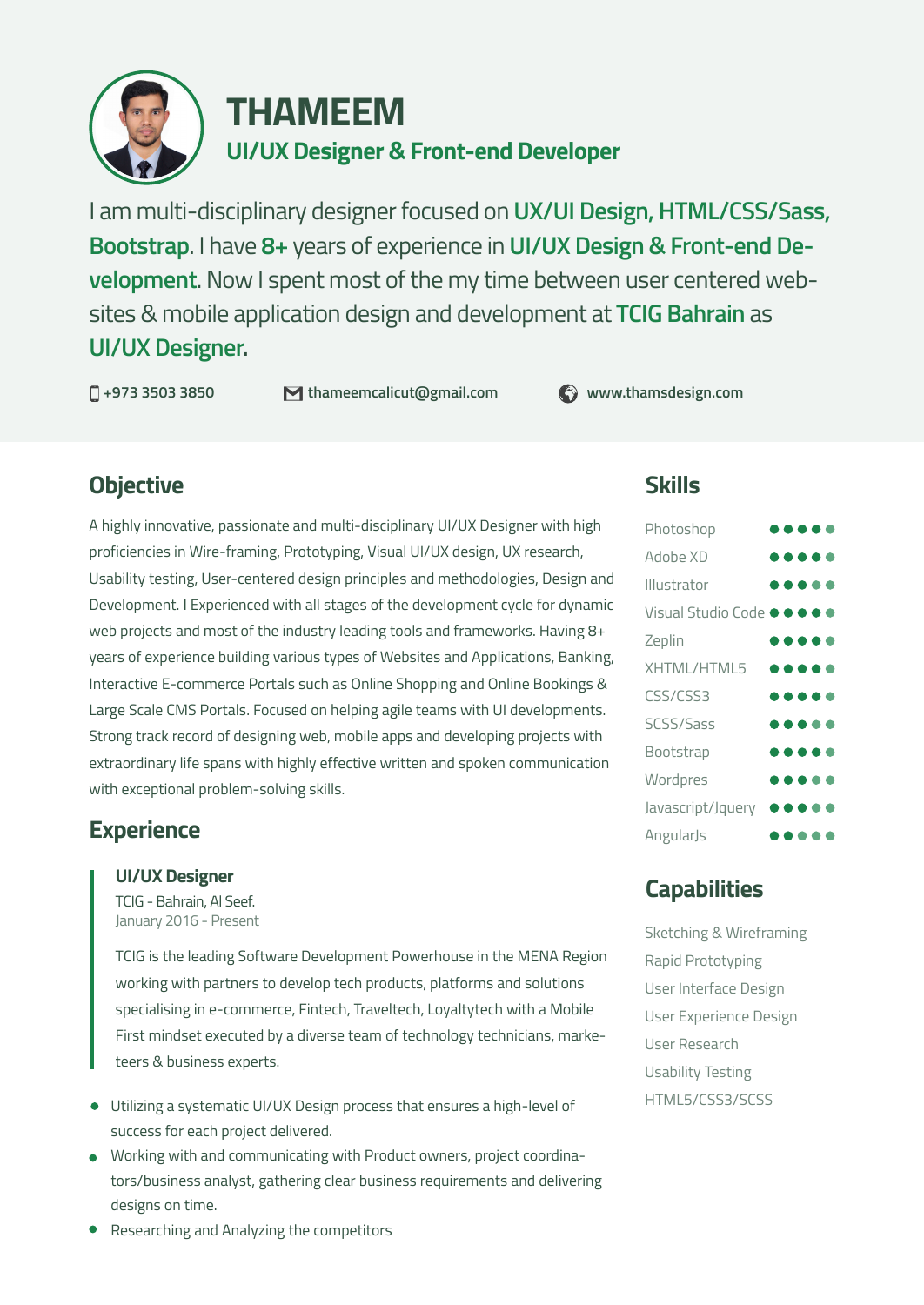- Creating wireframes, interactive prototypes and hi-fidelity visual UI design mockups (XD, Sketch).
- Converting Designs to HTML/CSS/Sass Comprehensively review the Applications compatible with all browsers
- Working hands-on with development team daily, assisting with HTM-L/CSS/Sass to ensure accurate design implementation.
- Working within an agile software development process, teaching and instructing scrum teams how to work more efficiently with UI/UX teams.
- Comprehensively review the GUI of applications and highlight the possibility of improvement in terms of User interaction and User experience for web and Mobile Applications.
- Worked with front-end developers and QA to ensure successful implementation of all designs.
- Research for new ideas and implementing them on suitable projects.
- Have successfully rewritten HTML/CSS and implemented Sass/SCSS for multiple projects.

### **Web & UI Designer**

Mapview Geographical Solution - Kerala, India December 2011 to December 2015

- Responsible for creating UI/UX design, Banners, Templates for the web interface throughout.
- Planning and implementing ideas to the mockups.
- Created several website designs for small and large business groups.
- Working hands-on with .Net developers on a daily basis, assisting with
- HTML/CSS to ensure accurate design implementation.
- Worked on tight deadlines with developers to achieve our company goals.
- Converted Designs to high-quality HTML/CSS.

#### **Web Designer**

InstoreMasters FZE- Kinfra Techno Park, India Aprill 2011 to Dec ember 2011

- Managing and leadign all the website under the group. Responsible for creating web, email templates, banners, logos, flash anima-
- tions with new trends.
- PSD to HTML/CSS conversion.
- Planning and implementing ideas to the mockups.
- Manage Files, Upload & Maintenance Server with Cpanel

### **Jr. Web Designer**

Meridian INC February 2009 to Aprill 2011

- Responsible for creating web, email templates, banners, logos.
- Converted Designs to high-quality HTML/CSS.
- Have successfully created the brand identity for many industries and
- companies that include flyer, brochure, business card, letterhead and other graphics and print materials.

## **Awwwards**

CSS Reel Winner HTML Winner CSS Fox Winner

## **Education**

**Diploma In Multimedia** Farook College, Calicut 2008 - 2009

#### **Plus Two**

Board of Kerala 2005 - 2007

### **SSLC**

Board of Kerala 2002 - 2003

## **Personal**

Nationality **Indian**

Born In **16/03/1988**

Marital Status **Married**

Driving License **Yes**

### **Languages**

English Malayalam Hindi

## **Interested In**

Photography Travelling Driving